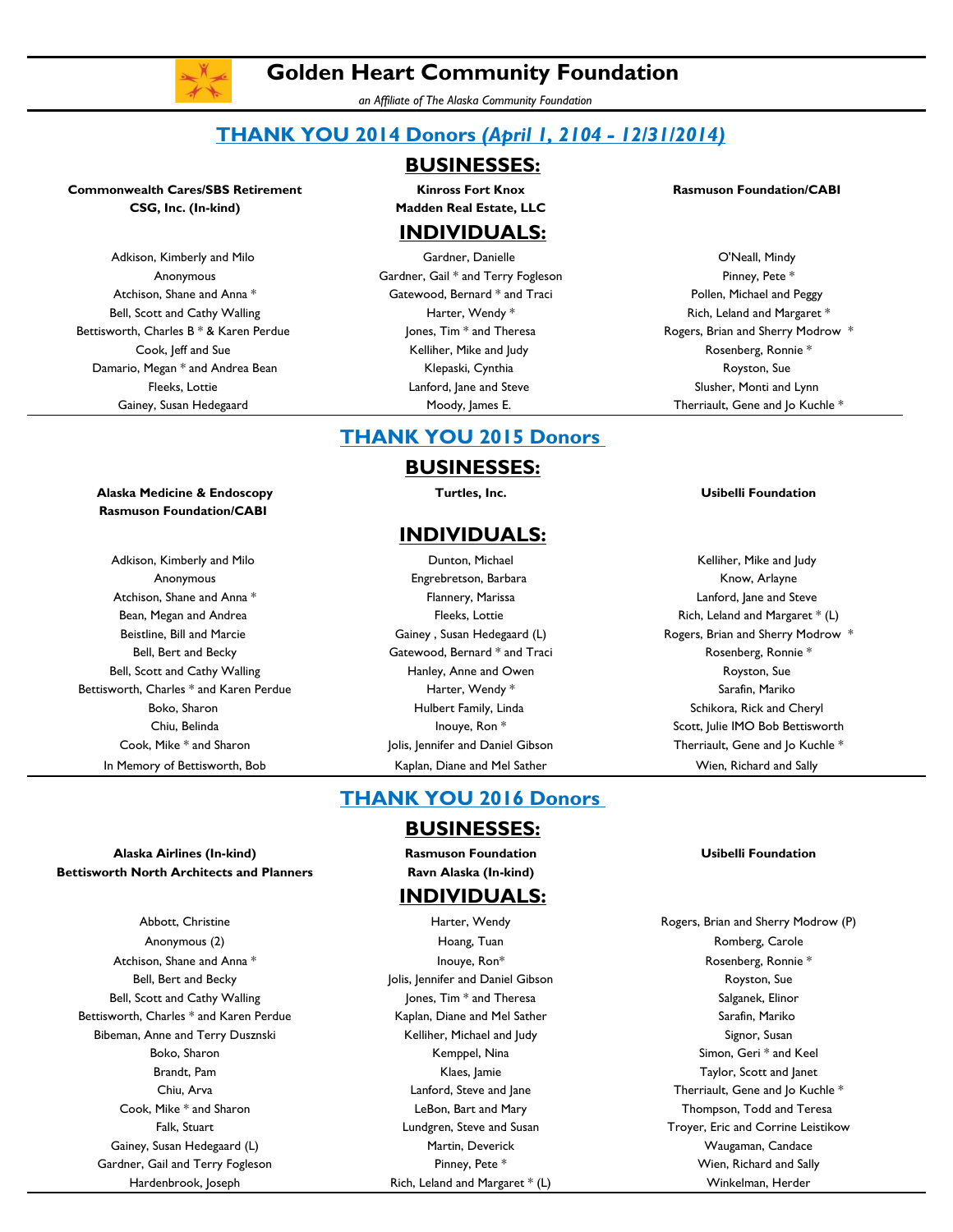## **THANK YOU 2017 Donors**

## **Bettisworth North Architects and Planners Fairbanks Curling Lions Rasmuson Foundation / ACF Denali State Bank Kinross Fort Knox Shannon and Wilson, Inc. Doyon Utilities Konica Minolta (In-kind) Sumitomo Metal Mine Pogo ECS Computer Systems (In-kind) R & M Consultants Usibelli Coal Mine**

Bettisworth, C.B. \*. and Karen Perdue **Inouye, Ron \*** Randolph, Jack and Suzanne (L) Randolph, Jack and Suzanne (L) Costello, Patricia IMO Paul Costello **Lamal, Tom and Kate \*(L)** Schikora, Rick & Cheryl Schikora, Rick & Cheryl Gardner, Gail \*

### **BUSINESSES:**

## **INDIVIDUALS:**

Anonymous (7) The Martin, Deverick Controllering Martin, Martin, Deverick Martin, Deverick Atchison, Shane and Anna<sup>\*</sup> The Martin, Judy (In-kind) Hardenbrook, Joseph Martin, Judy (In-kind) Banister, Josephine Theory of Theory Harter, Wendy \* Theory of Milne, Clark and Karen Beistline, Bill and Marcie Theorem Henderson, Rebecca Brice Theorem Minder, Dick and Grace Minder, Dick and Grace Bell, Bert and Becky **Holmes Family, Laurel Community** Holmes Family, Laurel **Nordale, Meg and Bob Schruf** Bell, Scott and Cathy Walling The Multimetric Linda Hulbert, Linda Pinney, Pete \*(L) Biberman, Anne The Stephen Holis, Jennifer and Daniel Gibson The Rich, Leland and Margaret \*(L) Brader, Jim Same Communication of the South Mones, Tim \* and Theresa Ringstad, Ann Ringstad, Ann Brandt, Pamela Kaplan, Diane Rivera, Shawn Rivera, Shawn Rivera, Shawn Rivera, Shawn Rivera, Shawn Cook, Jeff and Sue The Kemppel, Nina and Michael Smith The Romberg, Carole Romberg, Carole Cook, Mike \* and Sharon Klepaski, Cynthia \* Rosenberg, Ronnie \* Durst, Margaret Lanford, Steve and Jane Simon, Geri \* and Keel Earp, Paula  $**$  Levit, Caiden Therriault, Gene and Jo Kuchle  $*$ Fenicks, Melody **Example 2** Libby, Warren and Cynthia Toelle, Douglas Toelle, Douglas Frank, Steve and Linda Anderson Liestikow, Corrine and Eric Troyer Wien, Richard and Sally Gainey, Susan (L) **Susan (L)** Machos, Jonal \* and Emily (in-kind) **Example 2** Zimmerman, Chris and Jane

**CSG, Inc. GHEMM Company Rotary Club of Fairbanks** 

Chiu, Arva **Kelliher, Mike and Judy IMO Ted Cox** Rogers, Brian and Sherry Modrow (L) Chiu, Arva

# **Bettisworth North Architects and Planners Fairbanks Curling Lions Rasmuson Foundation / ACF B-H Promotions / Howie Thies (in-kind) Interior Graphics and Printing Rotary Club of Fairbanks Doyon Utilities, LLC Konica Minolta (In-kind) Turtles, Inc.**

Andrews, Mark and Cheryl Keepers **Gainey, Susan (L)** Gainey, Susan (L) Nordale, Meg and Bob Schruf (\*) GHCF Advisory Board, (\*\*) ACF Program Manager in Fairbanks for GHCF, (L) Legacy Group

## **THANK YOU 2018 Donors**

### **BUSINESSES:**

**ECS Computer Systems (and In-kind) Lavelle's Bistro Usibelli Foundation**

## **INDIVIDUALS:**

Anonymous **Anonymous Gardner, Gail \*** Pinney, Pete \*(L) Anonymous PCG donor **Hajdukovich, Bob & Leslie** Rich, Leland and Margaret \*(L) Anonymous United Way donor the control of the Harter, Wendy  $*$  and the control of the Rivera, Shawn Rivera, Shawn Atchison, Shane and Anna\* Henderson, Todd & Rebecca IHO Sam & Carol Brice Robinson, E. Thomas and Raye Ann G. Behr, Milt and Lisa Indian Income in the University Rome in the Rogers, Brian & Sherry Modrow Beistline, Bill and Marcie Theorem Carole Kaplan, Diane and Mel Sather Theorem Romberg, Carole Romberg, Carole Bell, Bert \* and Becky **Karns, Kent and Julie Hnilieka** Rosenberg, Ronnie \* Bettisworth, C.B. \* and Karen Perdue Theorem Controller Controller Klepaski, Cynthia \* Theorem Controller Royston, Sue Champlin, June IMO Magdalene Cassady Lanford, Steve and Jane Scouten, William and Rosa Chiu, Arva Alaska Medicine & Endoscopy, LLC Liestikow, Corrine and Eric Troyer Susan Signor, Susan Cook, Mike \* and Sharon The Machos, Ional \* and Emily (In-kind) Simon, Geri and Keel Durst, Margaret & James Martin, Deverick Tate, Phyllis Earp, Paula  $**$  and Matt Irinaga Theres are Milam, Mike and Karen Therriault, Gene and Jo Kuchle  $*$ Feniks, Melody **Example 20** Milne, Clark and Karen Vanairsdale, Tracy Frank, Steve and Linda Anderson **Morgan, Yuri and Sydney** Wien, Nichard and Sally Wien, Richard and Sally

Bibeman, Anne and Terry Dusznski **Lamal, Tom and Kate \*(L)** Schikora, Rick & Cheryl IMO Fred & Mary Ann Schikora